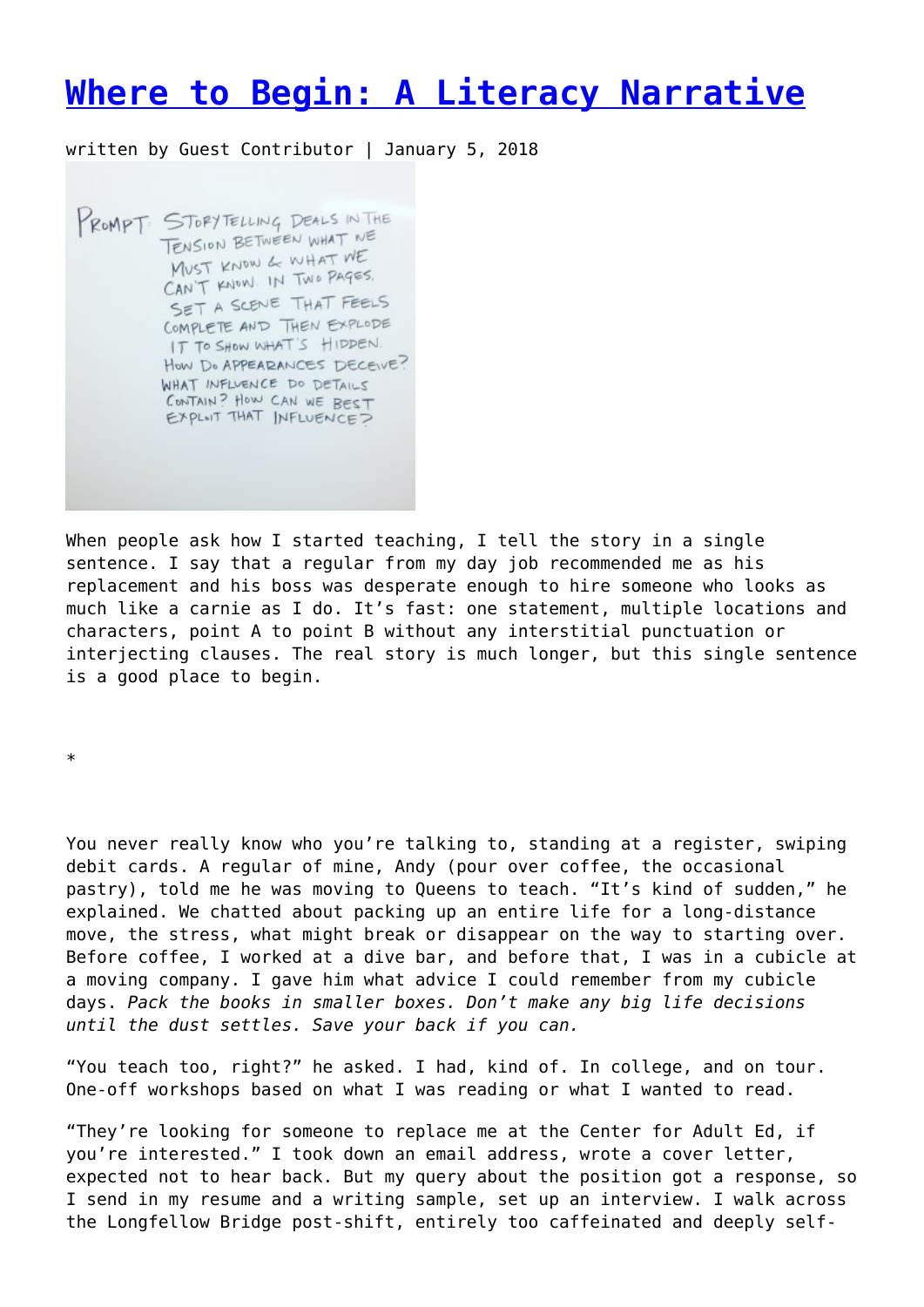conscious about my sea foam green hair and latest hand tattoo. The program director, Tom, and I shake hands at the front desk and he takes me upstairs to one of the empty classrooms so we can talk more. He asks me about college, what I liked and didn't like there, why I write, what I'm reading.

He tells me he's spent time with some of my poetry since we've been corresponding and that he likes the intensity there. I am young and still too embarrassed to lead with my art. I downplay the poems in question, try to steer the conversation towards the job: how much of a time commitment is it, how many students on average, what's the money like?

Tom breezes past my questions, wants to talk more about books. "I just finished this book *How Should a Person Be*, Sheila Heti, maybe you've heard of it." I had. There were reviews for it everywhere at the time. I think one of them called it something along the lines of exaggerated pseudo-memoir as if written by Miranda July. Another compared the author to Lena Dunham for flattening her real-life friends in characters for a fictionalized "true" story from a deeply narrow slice of the world as she saw it. To be honest, every review of the book I read offended me. They all seemed convinced Heti was somehow unoriginal in her earnestness. As if any woman with an odd- "normal" narrative voice must be a matroyshka doll composed solely of her influences and contemporaries.

"I really don't know how I feel about it," Tom said. I hadn't read the book, but I asked him questions about it anyway. Was is the narrator? The subject matter? Why was he walking away with an odd taste in his mouth? He said he didn't know. I promised to buy a copy and maybe we could talk about it once I finished.

"Maybe next week, when you're here for class," he said, smiling as he left the room. I had gotten the job.

I left the interview and bought the book immediately, devoured it in two sittings. Everyone in was my age and arguing about what art means. If it means anything at all. Why it's necessary. If that necessity can matter beyond the impulse to make or the intended audience. Some of the artists in it were purely selfish, some of them were aiming at pure selflessness. Most of them fell somewhere on a spectrum where self-awareness informed why and what they made. There were parts of the writing that felt so purely distilled I read them six times in a row without stopping, trying to internalize the structure. There were also paragraphs that made me so angry I threw the book across the room only to walk over and pick it back up so I could see if the writing talked its way back out of what had made me so mad.

\*

I'm not sure if Tom was using the book to Jedi mind trick me into proving I was ready to teach, but it worked. I walked into leading my first workshop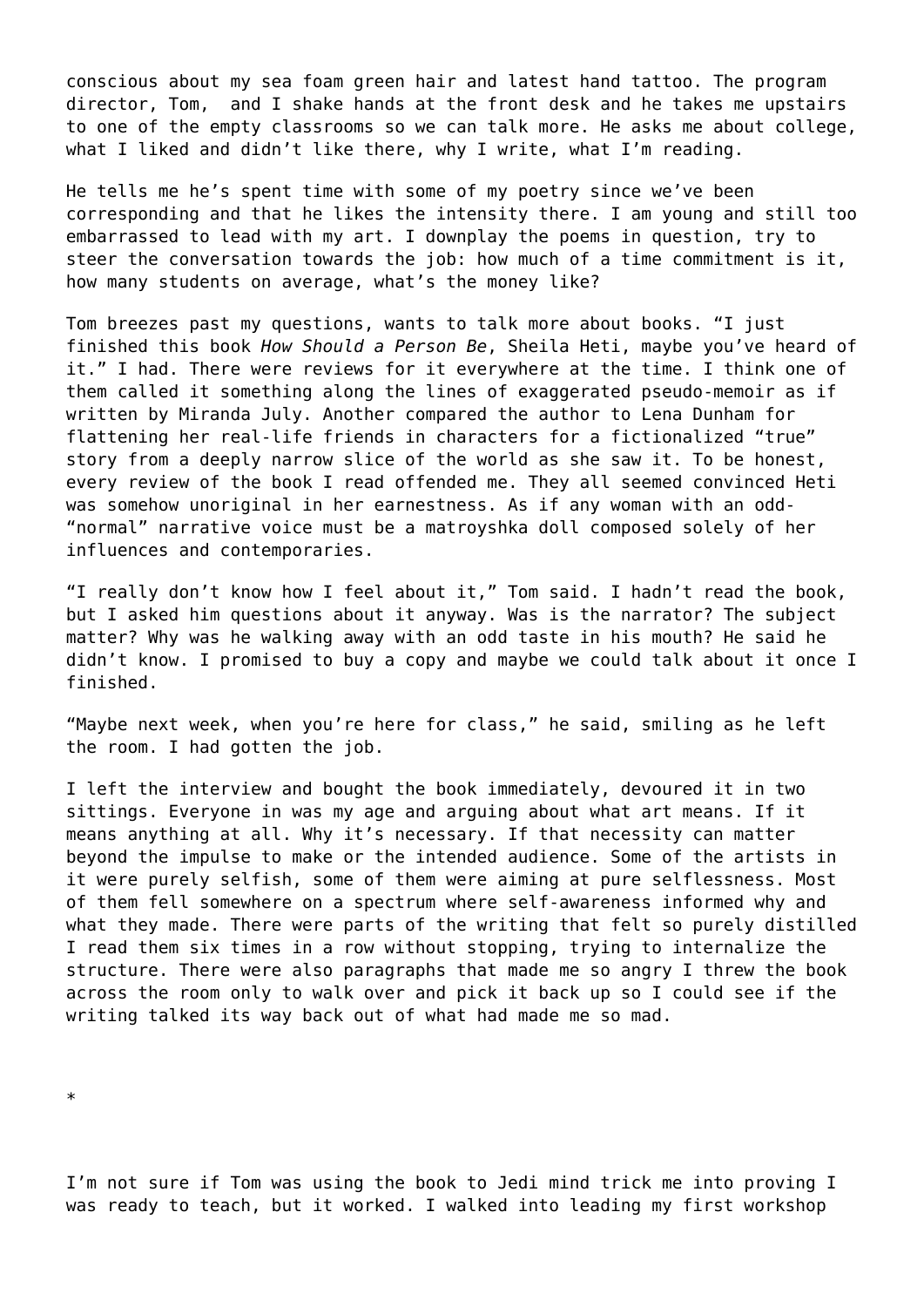sure of very little beyond the importance of literature that asks questions, writing that begs us to interrogate it back. The process is simple. The students get a prompt and a page limit. They can use the prompt or not, but the page limit is firm. Everything is typed, prose gets double-spaced, and there have to be enough photocopies of each workshop piece for everyone to have their own to refer to and mark up. The author reads their work aloud, or if they're too nervous to do so, I read it for them. Then we start questioning. What's working? What's not quite there yet? Where do we want to know more? Are there places we could do with less? What happens after the piece ends? How do we find the right place to stop even when it's not necessarily the ending?

There's a four-page-long passage from an early chapter in *How Should a Person Be* that I often bring to the first class to read out loud and use as a prop for how we talk about bias, pivoting from broader experience to the personal, and how to compress the passage of time in our own work. Heti's narrator plows through a decade in these four pages. She also passes from a detached, pseudo-omniscient style of delivering information about an artist embroiled in scandal to a personal friend's experience with said artist. I ask my students to notice the compression of time, the hard turn from seeminglyuniversal newsy information to a more personal, anecdotal style of speech. I ask them to point to the moments when the narrator falters in her omniscience and betrays herself as a character in her own story even as she resists fully participating in what she describes. I tell them about Tom tricking me into teaching by asking me to read this book, about the trapdoor to understanding ourselves better in everything we read, how it is our job to locate it and then ask as many questions as possible about how it functions and why.

I want my students to ask me their writing questions no matter when or how they arise, and I interrogate them in return. Where did you want to get with your draft that you couldn't because of the page limit or time limit or lack of knowledge or fear of being wrong? How can you write towards that fear? If the piece scares you, how can you walk around that fear—give it boundaries and a name to make it less terrifying?

Finding the questions that help us make our own writing cleaner, sharper, more effective, is a difficult process for all of us who write, no matter how practiced we are at the discipline. I came from a classroom tradition of workshops where the author wasn't allowed to speak about intent or clarify any points of confusion for the audience after reading their piece aloud. Discussion about your work happened around you and you only got to interject if you wanted someone to repeat what they'd said or clarify their meaning. Everyone took notes on the draft in question and then handed papers back to the author once the discussion closed.

Now that I'm the leader, I ask the authors to only speak if they have questions for the questions being asked of them. I push people to ask each other questions because I want them to circle back to their own work with the same kinds of questions. Why did you land your argument on that sentence? Are your verbs active? Can they do more work? Who in the piece do we most want to understand? Why not somebody else? Are we hearing enough voices? Can more of them be out loud? Do we believe what's happening to these people? What more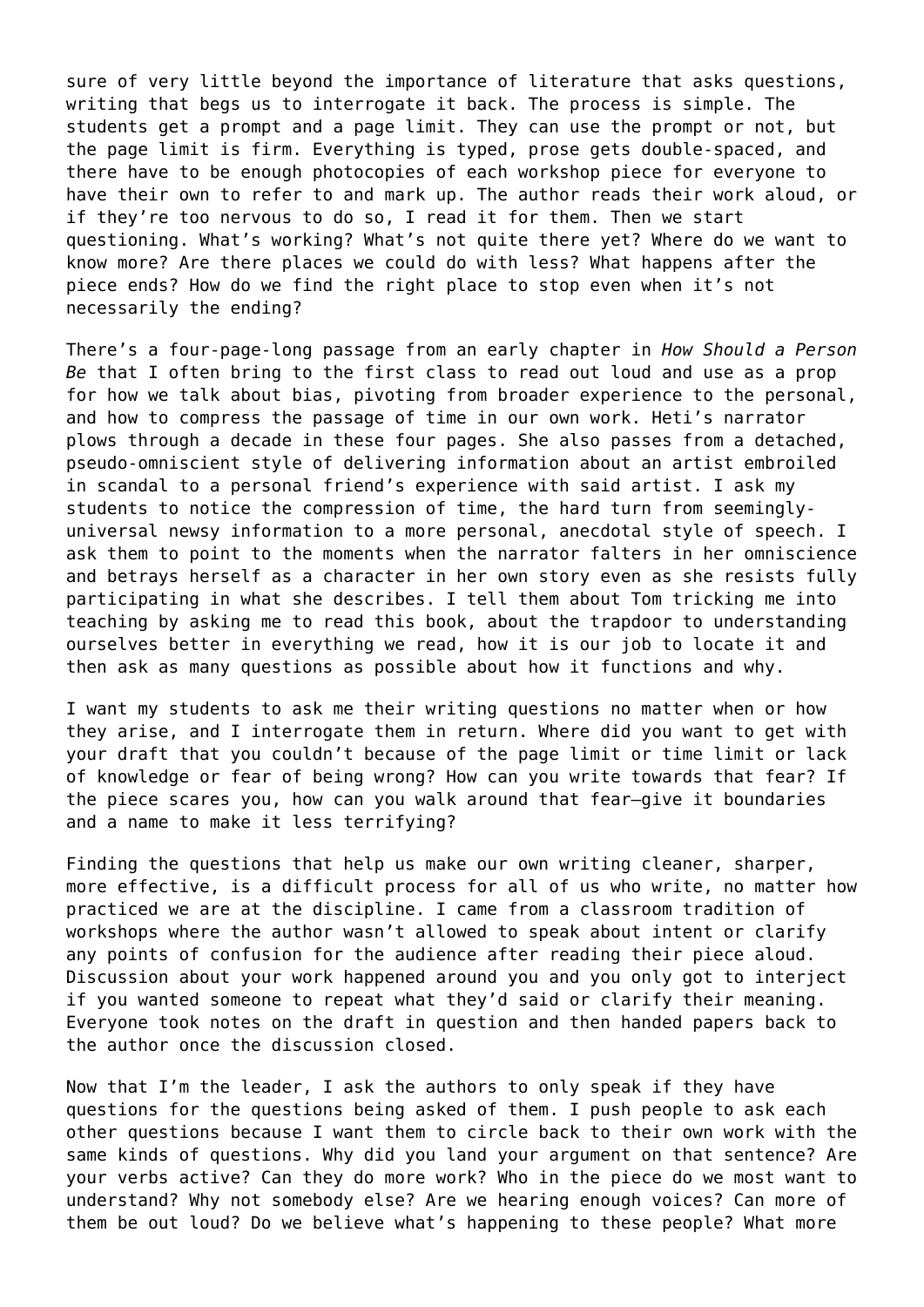do we require to be convinced? Where do we go from here?

\*

In high school, I worked at a different coffee shop. A regular of mine with a career in film (cinematography, I think), who threw barbecues where he'd project some classic in 35 mm on the side of his parents' old colonial, overheard me talking about a school project about film noir. The assignment dictated that I had to watch a movie in the genre and analyze how it got the tropes right or else departed from them. My family had no Blockbuster card and waiting around for a movie like this to show up on antenna TV without warning could take months. I was stuck. I had nothing to write my paper on. I didn't even know where to start looking.

This guy, let's call him George, offered to bring me movies. "You just have to promise not to steal them." I promised. He showed up the next day with a stack of VHS tapes: *The Maltese Falcon, Kiss Me Deadly, Chinatown*, *Double Indemnity*, and *A Touch of Evil*. I watched everything on offer, took notes, then gave the movies back to George. It was one of the first times I felt empowered to complete a class assignment on my own terms, certainly the first time I found a trapdoor into close study of something I loved but didn't yet understand. The way I remember it, everyone else in the class wrote their papers on the movies we'd already watched in class. A lot of high school homework, or any homework for that matter, feels like busy work that changes nothing for the student completing it. But because of the way my assignment played out, I started asking people to bring me the stories they felt strongly about.

George and I talked about the movies some, but he didn't lend them to me as a means to talk to me longer. The exchange wasn't a trapdoor into something else. Showing someone something that moves you is a risk, and one I'm mindful of now that I'm George to a lot of people. When I show someone a story or poem that resonates with them, the best part is knowing they'll notice details about it that I've missed. I try to be George about it, to let them work out what's happening there on their own. George wasn't interested in convincing me of how to feel about what he'd given me. He just wanted me to see what he had seen.

\*

I never enter my own classroom with a rigid plan. But I do arrive on time. Early, even. Sometimes by fifteen minutes, sometimes by two hours. The building is always open. The classroom is usually unoccupied. I write on the board as soon as I'm in the room. The class title, my name, my email address, a prompt that speaks to the readings and lands on a question or three that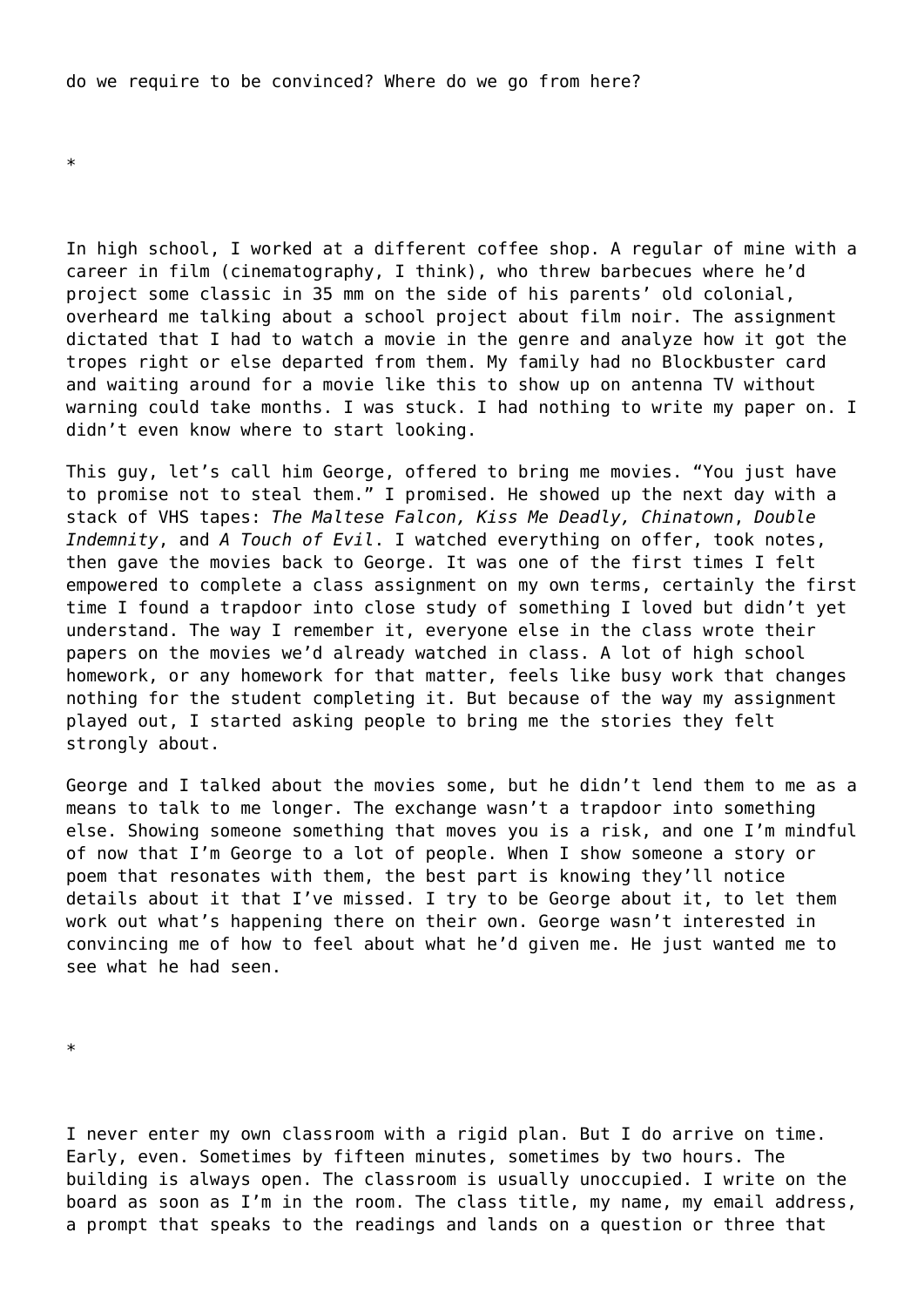the students can take home and use to get started on something new of their own. I check my accordion file of readings. How many copies of this poem / are the longer stories stapled / is everything labeled with title and author and name of the collection it's pulled from? Every student gets a list of my five rules when we meet for the first class:

- 1. Be on time.
- 2. Be respectful.
- 3. Be willing to make messes.
- 4. Be curious.
- 5. Be yourself.

I make a lot of promises during that first session. I say, "We're going to go around the room and say our names, what our experience with writing has been, and what we want to take away from this room." I start. I'm Emily. I've been teaching this class since I was twenty-three. I write poetry, fiction, and nonfiction. My work is published and I'm also a performer. My first book came out in 2015. I have been rejected from graduate school three years running.

I want to make everyone in the room feel safe bringing rough drafts to class, to let them know I don't expect perfection, but I do expect effort. We will spend two hours every week trying to make those drafts better by changing the way they think about what they read, what they write, and also how they live their own stories.

When I started teaching in seriousness, I was the kind of artist who believes wholeheartedly in talent as the most important aspect of endeavoring to write and being successful at it. As far as I was concerned at the time, having an ear for the ideal line cannot be taught. Feeling as though people have inborn limits to what they can accomplish took the pressure off of me; it gave me permission to believe that there were students who would fail only because of themselves and their lack of ability, and not because I'd failed to give them access to the tools they needed to succeed at what they wanted to accomplish. After my first year of teaching, I was angry at myself for believing any of this. It was arrogant to think talent and success have a straight line between them, one I couldn't alter through intervention. I come from a very different school now, one where actively honing a set of skills is paramount.

\*

My dad was a storyteller. He embellished anything that passed through him and found the correct pace to keep people engaged in even the most half-formed stories. He had an ear for what skirted the line between outlandish and absolute, and he used it to keep people close to him. I grew up listening to him talk about all kinds of things that couldn't possibly be true in a way that made it seem foolish to question him. He was the definition of an unreliable narrator, and he was beloved for it.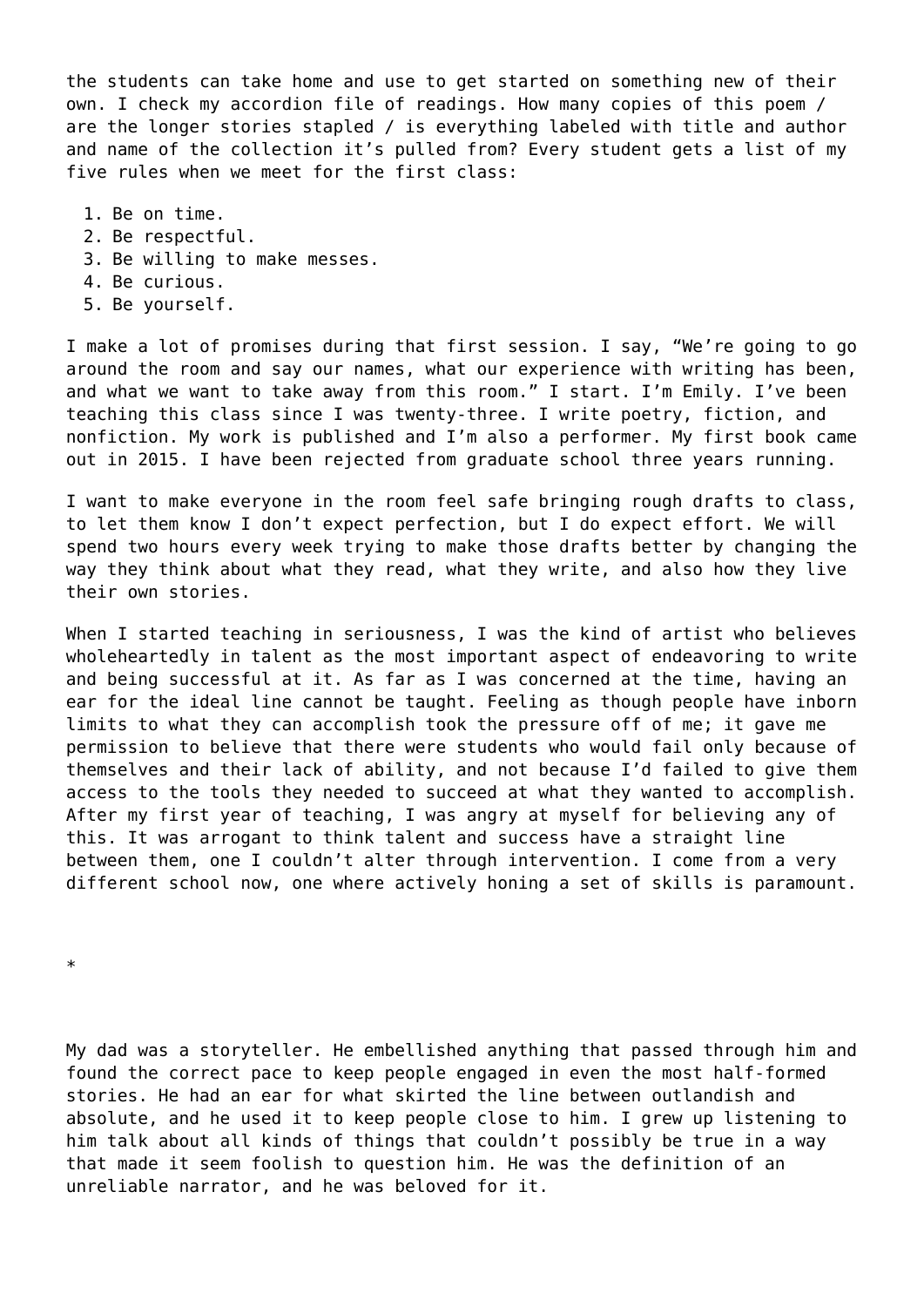There's an essay I teach frequently from Zadie Smith's collection, *Changing My Mind,* called "Dead Man Laughing." In it, she talks through humor as a survival mechanism in the face of class struggle. How her family was bonded by few things, but how laughter bridged the considerable gaps between them. I teach this essay because it lays out the power of storytelling in that trapdoor way, where as a reader it's easy to ignore the connection between Smith's informal education in pace and wit as one of the chief reasons her voice as an author is so magnetic.

The essay helps me have a necessary conversation with my students about identifying what tools we already have at our disposal to make the art we feel driven to make. It may feel important to write like our literary idols, but it's certainly more important to write like ourselves, a task no one but us can accomplish. There is more to being a writer than strong sentences, a compelling plot, more to craft than raw talent can provide. A lot of what drives us to tell stories is absorbed from our environment. I write because of my dad. I write because he told stories that moved without visible effort through a space where their veracity didn't matter in the slightest. The only thing that mattered is what was coming next. Watching him interact with a captive audience is the thing I miss most now that he's gone, and the times I feel closest to him are when I'm on stage and everyone is silent, listening intently, or when I'm in the classroom and exploding a piece of writing into the smallest parts I can still name, or when I reread a draft to myself out loud and feel tugged forward past the last words because there will always be more to say.

\*

The fabrication of a narrative goes through so many stages the reader doesn't get to see. No matter how much we study an author we can't know how long it took them to make what they made beyond the story they tell about how it was born. Stevie Nicks wrote the lyrics for "Rhiannon" in five minutes, or so somebody told me. Doesn't that make you believe she's the witch we all already know her to be? That song is perfect and to make something so perfect in such a small amount of time is astonishing. But to say "Rhiannon" was written in five minutes discounts the life lived up to that moment, and how many songs were written and scrapped before that song was born.

It feels inarguable to say that Stevie Nicks has spent her entire life learning how to write songs from every song that's ever touched her. This is how we learn to make what we make. This is why I don't believe in inborn talent anymore. It's truly impossible to say that someone grew up in a vacuum, that they came to art with no influences or teachers until they actively seek those kinds of examples out.

There was a time when I wasn't able to identify the link between my compulsion to tell stories and the way my father was always fantastically lying wherever he wanted. Now that I've realized it, it's impossible to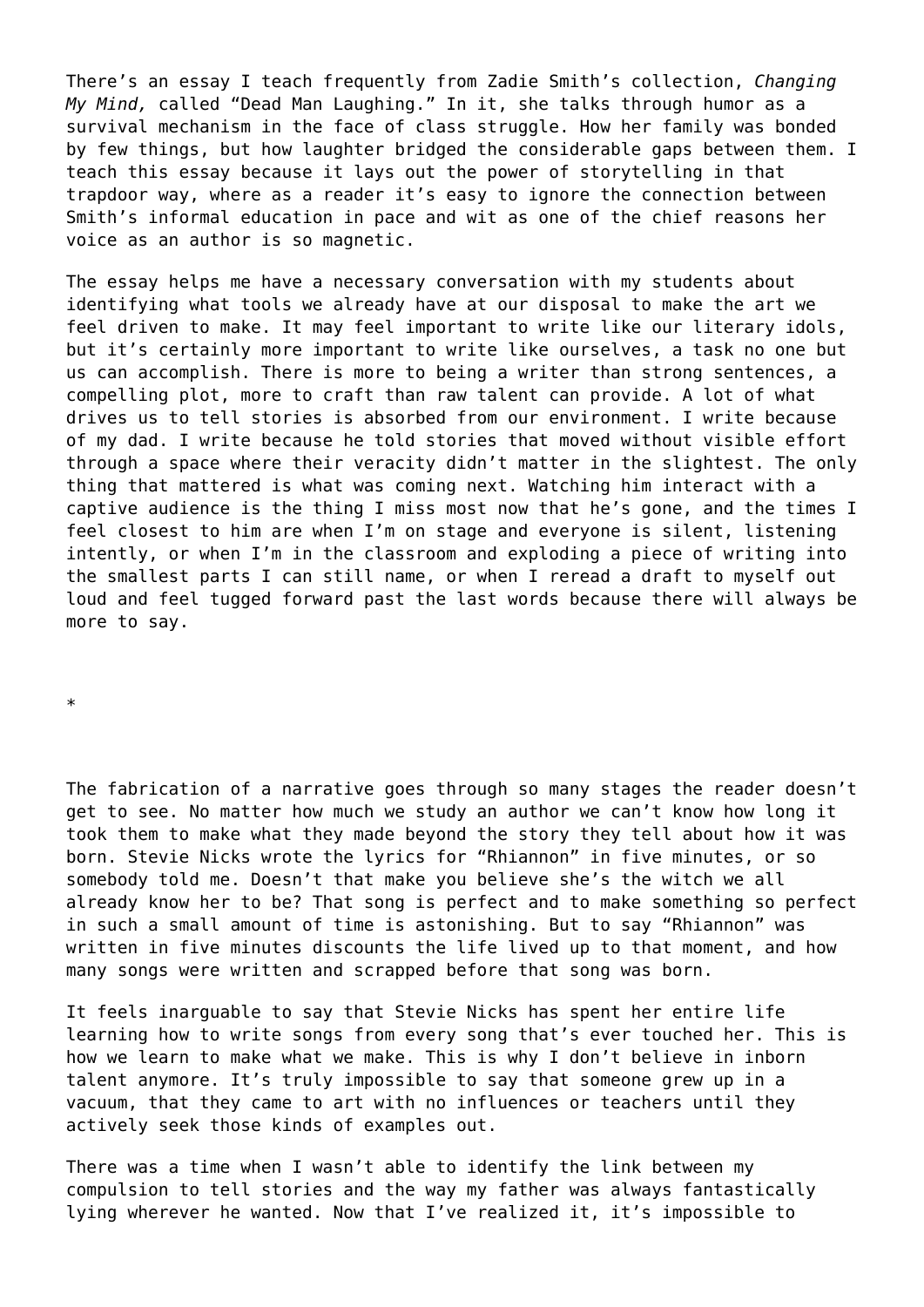separate his storytelling from my own. I write because of my dad's stories. Because of how believable he made untruth. I wouldn't call myself talented because where I am now as a writer is more about close study than anything. But even when we think we aren't actively pursuing our craft, even before we've identified what drives us towards fabricating narratives, there's information being embedded in us about what stories are successful and why. Just because the skills weren't acquired intentionally doesn't mean we don't come by them honestly. And though our inherent skills are rarely the ones we wish we were given, they are ours.

\*

I didn't enter this essay with a plan for involving my father but thinking I can talk about my work without talking about him is an unconvincing lie. Like him, I stumble into opportunities because it's hard for me not to want to keep people close. Andy got me a job because I'd told him stories about teaching, about how much I love language. The stories I told him made him feel close enough to me to remember what I found important. My students show up to class every week not because they want a good grade (I'm not grading them at all), but because of what we're able to talk about in the classroom that it feels impossible to talk about anywhere else.

At the beginning of each new session, as we go around the table introducing ourselves, I ask people to tell me their experience with writing. If they've taken classes in the past and at what level, if they have a regular writing practice or if this is their first time attempting to write at all. It helps me to set my own expectations for what our six weeks together will be like, but it also helps them to frame themselves as writers in their own minds, work that even I have trouble doing for myself. I also ask them what they're looking to accomplish with the class. Many of them panic when asked to define this in just one sentence, but in the face of panic, they whittle down their fears and come up with a single goal. That goal is important because it provides them each with their own point of reference that'll help them see how far they've come by the end of our time together. But the end of our time together is another kind of starting point, a good enough place as any for their story to begin.